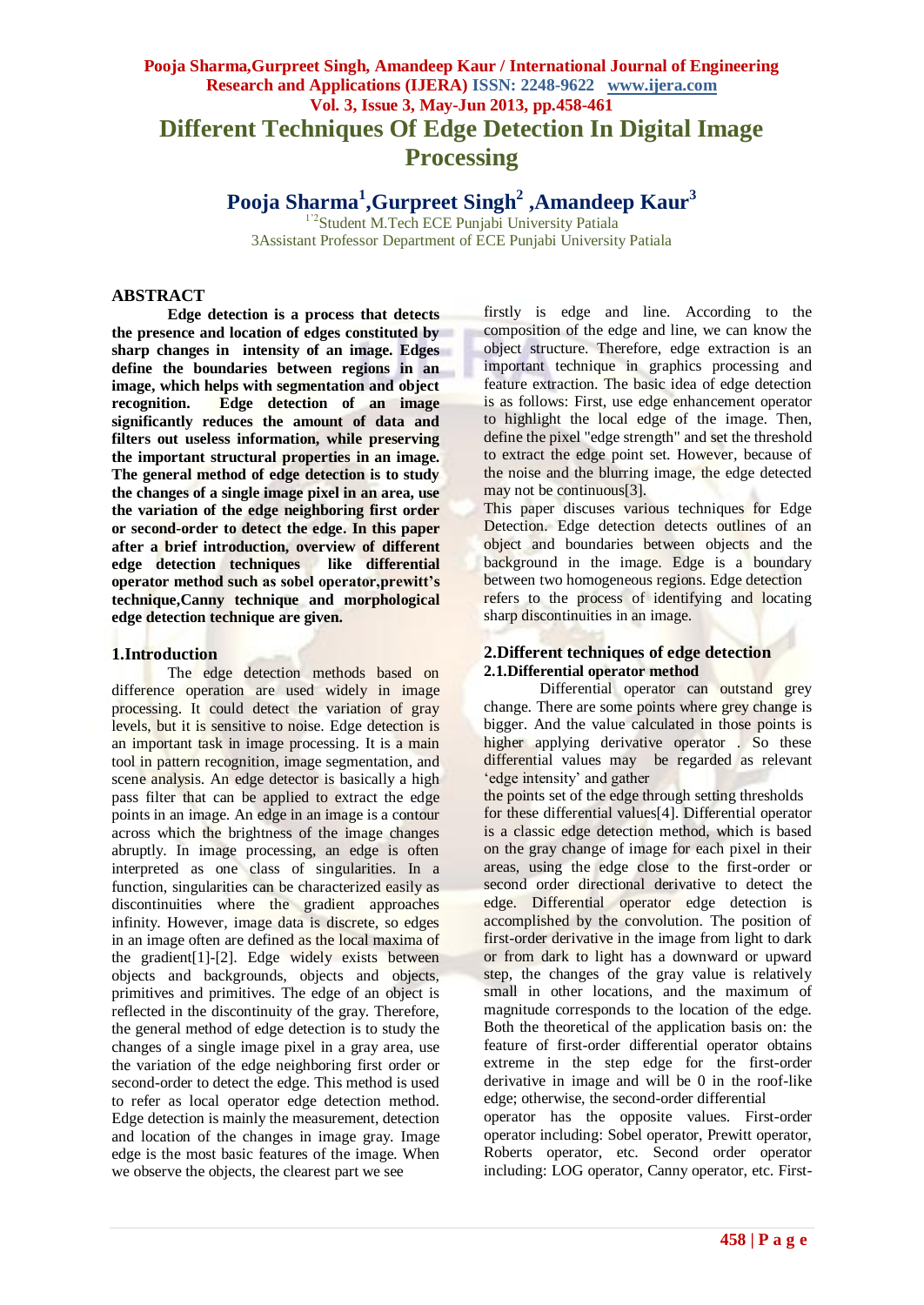# **Pooja Sharma,Gurpreet Singh, Amandeep Kaur / International Journal of Engineering Research and Applications (IJERA) ISSN: 2248-9622 www.ijera.com Vol. 3, Issue 3, May-Jun 2013, pp.458-461**

order derivative corresponds to a gradient, firstorder derivative operator is the gradient operator[5].

### **2.1.1 .Sobel Edge Detection Operator**

The Sobel edge detection operation extracts all of edges in an image, regardless of direction. Sobel operation has the advantage of providing both a differencing and smoothing effect. It is implemented as the sum of two directional edge enhancement operations. The resulting image appears as an unidirectional outline of the objects in the original image. Constant brightness regions become black, while changing brightness regions become highlighted. Derivative may be implemented in digital form in several ways. However, the *Sobel operators* have the advantage of providing both a differencing and a smoothing effect. Because derivatives enhance noise, the smoothing effect is particularly attractive feature of the Sobel operators[7] .



The operator consists of a pair of  $3\times3$  convolution kernels as shown in Fig. 1. One kernel is simply the other rotated by 90°. The kernels can be applied separately to the input image, to produce separate measurements of the gradient component in each orientation ( *Gx* and *Gy*) The gradient magnitude is given by:

$$
|G| = \sqrt{Gx^2 + Gy^2}
$$

Typically, an approximate magnitude is computed

# using:<br> $|G| = |Gx| + |Gy|$

which is much faster to compute.[6]-[7]

# **2.1.2.Robert's cross operator**

The Roberts Cross operator performs a simple, quick to compute, 2-D spatial gradient measurement on an image. Pixel values at each point in the output represent the estimated absolute magnitude of the spatial gradient of the input image at that point. The operator consists of a pair of 2×2 convolution kernels as shown in Figure. One kernel is simply the other rotated by 90°. This is very similar to the Sobel operator.



These kernels are designed to respond maximally to edges running at 45° to the pixel grid, one kernel for each of the two perpendicular orientations. The kernels can be applied separately to the input image, to produce separate measurements of the gradient component in each orientation ( *Gx* and *Gy*). These can then be combined together to find the absolute magnitude of the gradient at each point and the orientation of that gradient. The gradient magnitude is given by:

$$
|G| = \sqrt{Gx^2 + Gy^2}
$$

although typically, an approximate magnitude is computed using:

$$
|G| = |Gx| + |Gy|
$$

which is much faster to compute [7].

# **2.1.3.Laplacian of Gaussian**

The Laplacian is a 2-D isotropic measure of the 2nd spatial derivative of an image. The Laplacian of an image highlights regions of rapid intensity change and is therefore often used for edge detection. The Laplacian is often applied to an image that has first been smoothed with something approximating a G[aussian Smoothing filter](http://homepages.inf.ed.ac.uk/rbf/HIPR2/gsmooth.htm) in order to reduce its sensitivity to noise. The operator normally takes a single gray level image as input and produces another gray level image as output. The Laplacian  $L(x,y)$  of an image with pixel intensity values  $I(x, y)$  is given by:

$$
L(x,y)=\frac{\partial^2 I}{\partial x^2}+\frac{\partial^2 I}{\partial y^2}
$$

Since the input image is represented as a set of discrete pixels, we have to find a discrete convolution kernel that can approximate the second derivatives in the definition of the Laplacian. Three commonly used small kernels are shown in Fig.3.

| O      |  | υ |  |  |   |  |  |   | c |   |
|--------|--|---|--|--|---|--|--|---|---|---|
|        |  |   |  |  | o |  |  | c |   | σ |
|        |  |   |  |  |   |  |  |   |   |   |
| Fig. 3 |  |   |  |  |   |  |  |   |   |   |

Three commonly used discrete approximations to the Laplacian filter. Because these kernels are approximating a second derivative measurement on the image, they are very sensitive to noise. To counter this, the image is often Gaussian Smoothed before applying the Laplacian filter. This pre-processing step reduces the high frequency noise components prior to the differentiation step. In fact, since the convolution operation is associative, we can convolve the Gaussian smoothing filter with the Laplacian filter first of all, and then convolve this hybrid filter with the image to achieve the required result[7].The 2-D LoG function centered on zero and with Gaussian standard deviation as the form: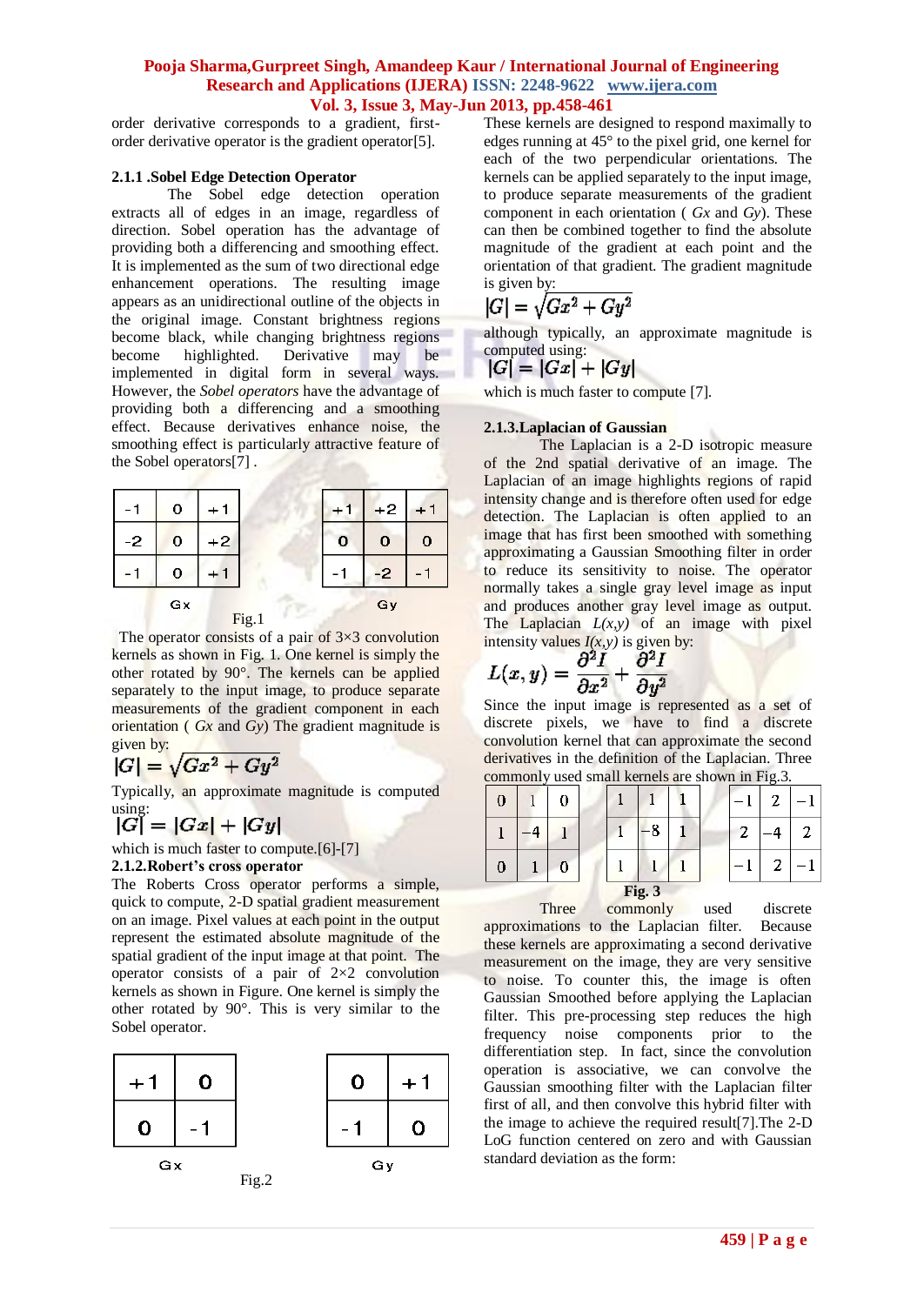**Pooja Sharma,Gurpreet Singh, Amandeep Kaur / International Journal of Engineering Research and Applications (IJERA) ISSN: 2248-9622 www.ijera.com Vol. 3, Issue 3, May-Jun 2013, pp.458-461**

$$
LoG(x,y) = -\frac{1}{\pi \sigma^4} \left[ 1 - \frac{x^2 + y^2}{2\sigma^2} \right] e^{-\frac{x^2 + y^2}{2\sigma^2}}
$$

#### **2.1.4. Prewitt operator**

Prewitt operator is a [discrete](http://en.wikipedia.org/wiki/Difference_operator)  [differentiation operator,](http://en.wikipedia.org/wiki/Difference_operator) computing an approximation of the [gradient](http://en.wikipedia.org/wiki/Image_gradient) of the image intensity function. At each point in the image, the result of the Prewitt operator is either the corresponding gradient vector or the normal of this vector. The Prewitt operator is based on convolving the image with a small, separable, and integer valued filter in horizontal and vertical direction and is therefore relatively inexpensive in terms of computations.

|                                                 | $\begin{bmatrix} 1 & 1 & 1 \end{bmatrix}$ |  |                                                  | $\begin{bmatrix} -1 & 0 & 1 \end{bmatrix}$ |  |  |
|-------------------------------------------------|-------------------------------------------|--|--------------------------------------------------|--------------------------------------------|--|--|
| $h_1 = \begin{bmatrix} 0 & 0 & 0 \end{bmatrix}$ |                                           |  | $h_3 = \begin{vmatrix} -1 & 0 & 1 \end{vmatrix}$ |                                            |  |  |
|                                                 | $-1$ $-1$ $-1$                            |  |                                                  | $\begin{bmatrix} -1 & 0 & 1 \end{bmatrix}$ |  |  |

 **Fig.4**

This operator is similar to Sobel operator<sup>[7]</sup>.

#### **2.1.5 . Canny Operator**

The Canny edge detector is widely considered to be the standard edge detection method in the industry. It was first created by John Canny for his Masters thesis at MIT in 1983. Canny saw the edge detection problem as a signal processing optimization problem, so he developed an objective function to be optimized [8]. The solution to this problem was a rather complex exponential function, but Canny found several ways to approximate and optimize the edge-searching problem. The steps in the Canny edge detector are as follows:

1. Smooth the image with a two dimensional Gaussian. In most cases the computation of a two dimensional Gaussian is costly, so it is approximated by two one dimensional Gaussians, one in the x direction and the other in the y direction.

**2.** Take the gradient of the image. This shows changes in intensity, which indicates the presence of edges. This actually gives two results, the gradient in the x direction and the gradient in the y direction.

**3.** Non-maximal suppression- Edges will occur at points the where the gradient is at a maximum. Therefore, all points not at a maximum should be suppressed. In order to do this, the magnitude and direction of the gradient is computed at each pixel. Then for each pixel check if the magnitude of the gradient is greater at one pixel's distance away in either the positive or the negative direction perpendicular to the gradient. If the pixel is not greater than both, suppress it.



From central gradient value interpolate gradient value at ♦ from gradient values at e, g and h. Repeat in opposite direction. Suppress if non-maximum



**4.** Edge Thresholding- The method of thresholding used by the Canny Edge Detector is referred to as "hysteresis". It makes use of both a high threshold and a low threshold. If a pixel has a value above the high threshold, it is set as an edge pixel. If a pixel has a value above the low threshold and is the neighbour of an edge pixel, it is set as an edge pixel as well. If a pixel has a value above the low threshold but is not the neighbor of an edge pixel, it is not set as an edge pixel. If a pixel has a value below the low threshold, it is never set as an edge pixel[9]-[10].

### **2.2.Mathematical Morphology for Edge Detection**

The morphological basic idea is: use a certain form of structuring elements to measure and extract the image correspond shape, achieve the image analysis and identification purposes. Mathematical morphology can be used to simplify the image data, maintain the basic shape of the image features, at the same time remove the image has nothing to do<br>with the part of the research purposes. with the part of the research Morphological operations could enhance contrast, eliminate noise, refinement and skeleton extraction, region filling and object extraction, boundary extraction and so on. The classical differential operator to detect the image most have a certain width, can not be directly used to measure. Morphology often used to edge detection.

The mathematical basis of mathematical morphology and language is set theory, there are four of basic operations: inflate, decay, open and closure. Based on these basic operations can also be combined into a variety of morphological methods to calculation[5].

The basic morphological operations, namely erosion, dilation, opening, closing etc. are used for detecting, modifying, manipulating the features present in the image based on their shapes. The shape and the size of SE play crucial roles in such type of processing and are therefore chosen according to the need and purpose of the associated application[11]. The key of Image edge detection based on morphology is how to combined morphological edge detection operator use the morphological structure of various basic operations, and how to select the structural elements to better solve the edge detection accuracy and the coordination of anti-noise performance[12]. Binary